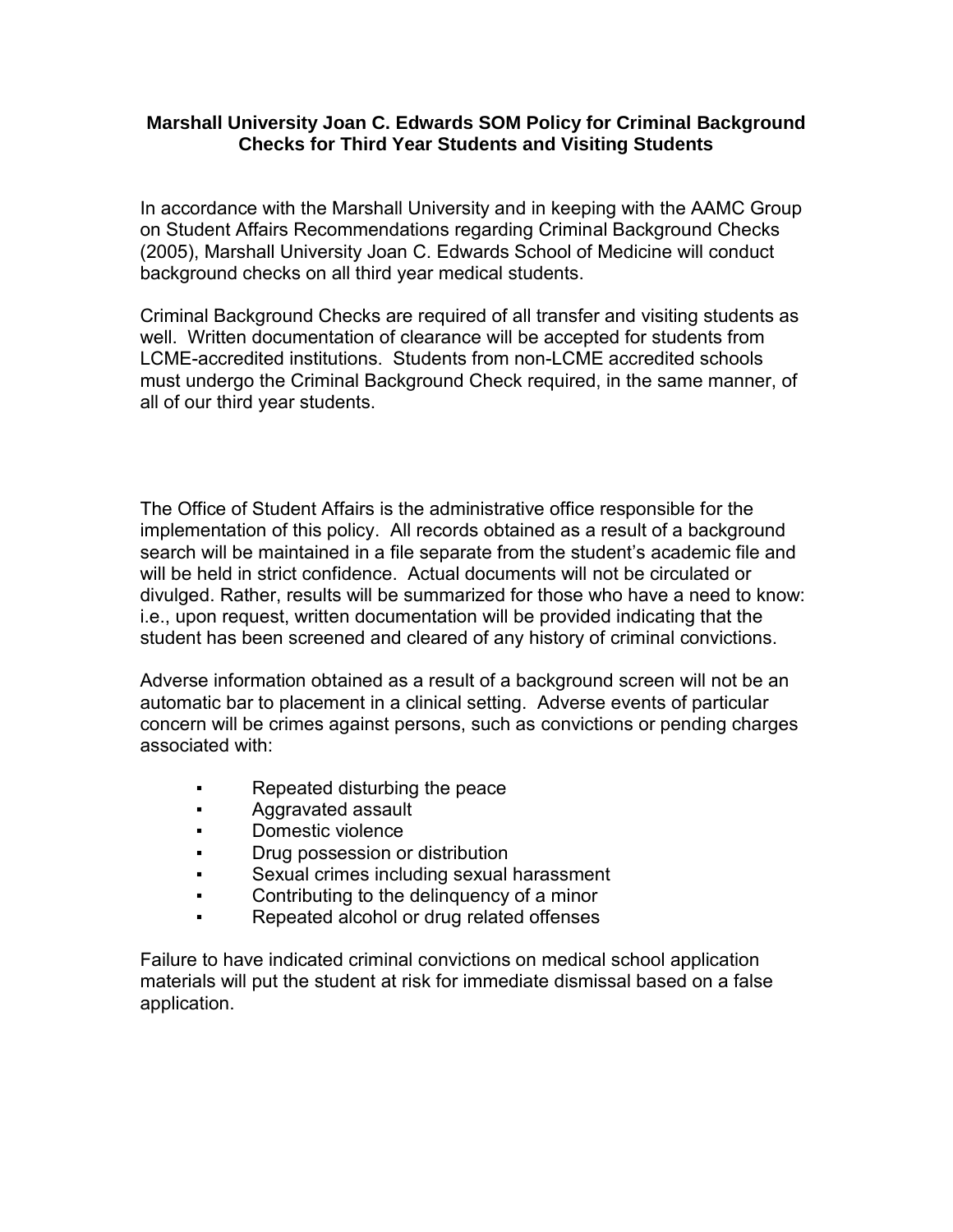## **Procedure for Background Checks for MUJCESOM Students**

- 1. In preparation for clinical clerkships, students must undergo a Criminal Background Check by a reputable screening agency selected by the university, and it must include:
	- **▪ County criminal record search(es) for the last seven years**
	- **▪ Federal criminal records search**
	- **▪ National Sex Offender Public Registry**
	- **▪ FACIS (Fraud Abuse Control Information System) Check**
- 2. Student is notified that the background check is required and signs a release authorizing the background check, including the release of the report to the school. Background checks will be conducted using a web-based format established by a reputable screening agency. Student will provide the information necessary to obtain the check (e.g., all names used, previous addresses, Social Security number) and is responsible for payment of the fee.
- 3. Results are provided to the student and the Office of Student Affairs via the web-based portal provided by the screening agency. It is at this step that the student has the opportunity to confirm the accuracy of the information obtained in the report. Appropriate web-based security measures will be in place to assure the confidentiality of the report. For purposes of security, reports will never be transmitted by email.
- 4. Upon receipt of the report that has been confirmed for accuracy by the student, the Associate Dean of the Office of Student Affairs will review the findings. In cases in which an adverse event is identified, consideration will be given on a case by case basis to the (a) nature, circumstances and frequency of offense, (b) length of time since the offense and (3) documented successful rehabilitation.
- 5. If the Associate Dean of Student Affairs determines that further action is warranted, the report, along with recommended actions, will be brought to the attention of the Dean of the Medical School. Actions by the Dean can include, but will not be limited to, a determination that (1) no further action is warranted, (2) further investigation is warranted or (3) referral to Academic Standards is indicated. This decision will be communicated to the student by certified mail and the student will be informed of the right to appeal any adverse action. The student will have 10 days to notify the Office of Academic Affairs of his or her decision to appeal the decision to the Academic Standards and Professionalism Committee.